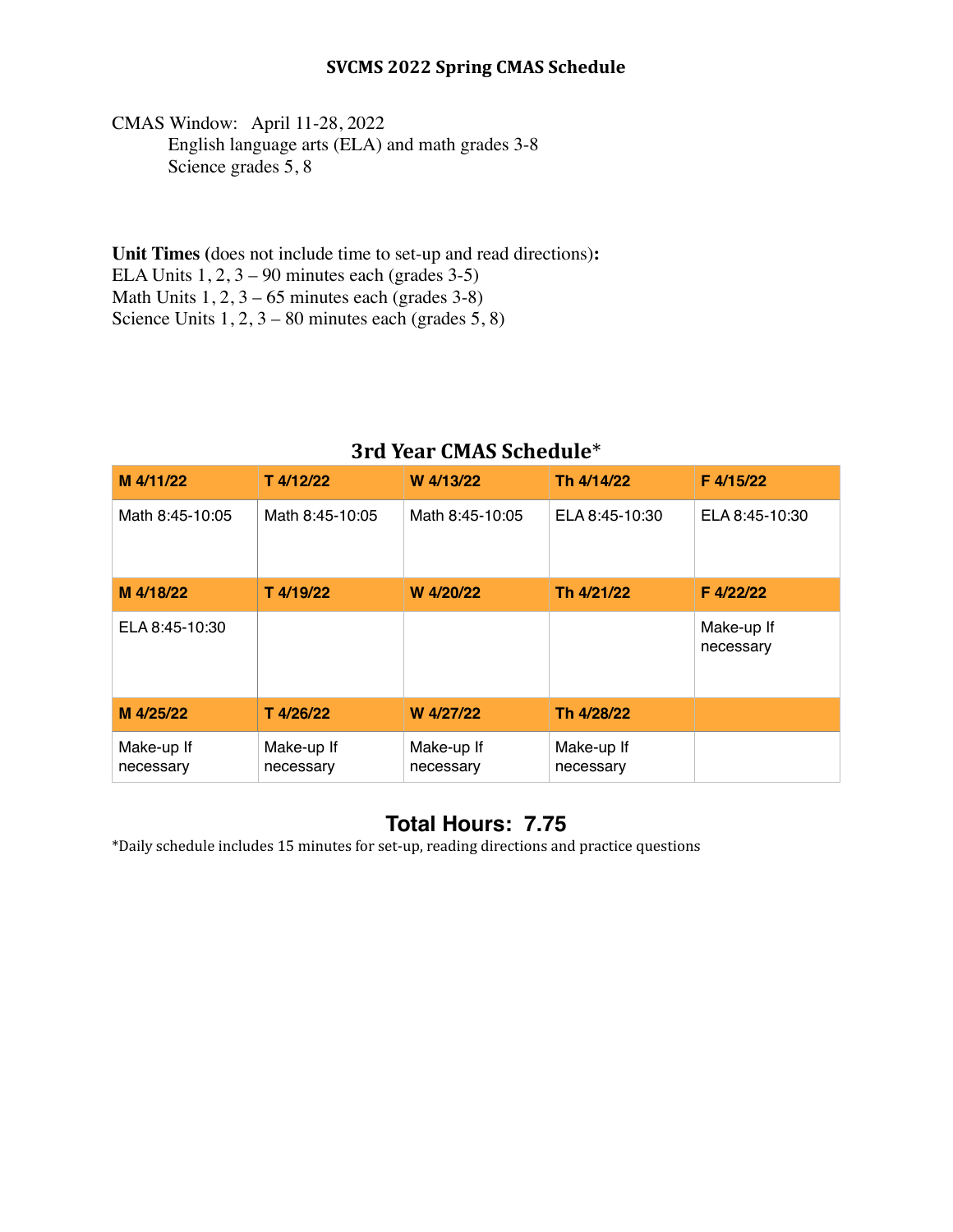CMAS Window: April 11-28, 2022 English language arts (ELA) and math grades 3-8 Science grades 5, 8

**Unit Times (**does not include time to log in and read directions)**:** ELA Units 1, 2, 3 – 90 minutes each (grades 3-5) Math Units  $1, 2, 3 - 65$  minutes each (grades 3-8) Science Units  $1, 2, 3 - 80$  minutes each (grades  $5, 8$ )

| M 4/11/22               | T 4/12/22               | W 4/13/22               | Th 4/14/22              | F 4/15/22               |
|-------------------------|-------------------------|-------------------------|-------------------------|-------------------------|
| Math 8:45-10:05         | Math 8:45-10:05         | Math 8:45-10:05         | ELA 8:45-10:30          | ELA 8:45-10:30          |
| M 4/18/22               | T 4/19/22               | W 4/20/22               | Th 4/21/22              | F 4/22/22               |
| ELA 8:45-10:30          |                         |                         |                         | Make-up If<br>necessary |
| M 4/25/22               | T 4/26/22               | W 4/27/22               | Th 4/28/22              |                         |
| Make-up If<br>necessary | Make-up If<br>necessary | Make-up If<br>necessary | Make-up If<br>necessary |                         |

## **4th Year CMAS Schedule\***

# **Total Hours: 7.75**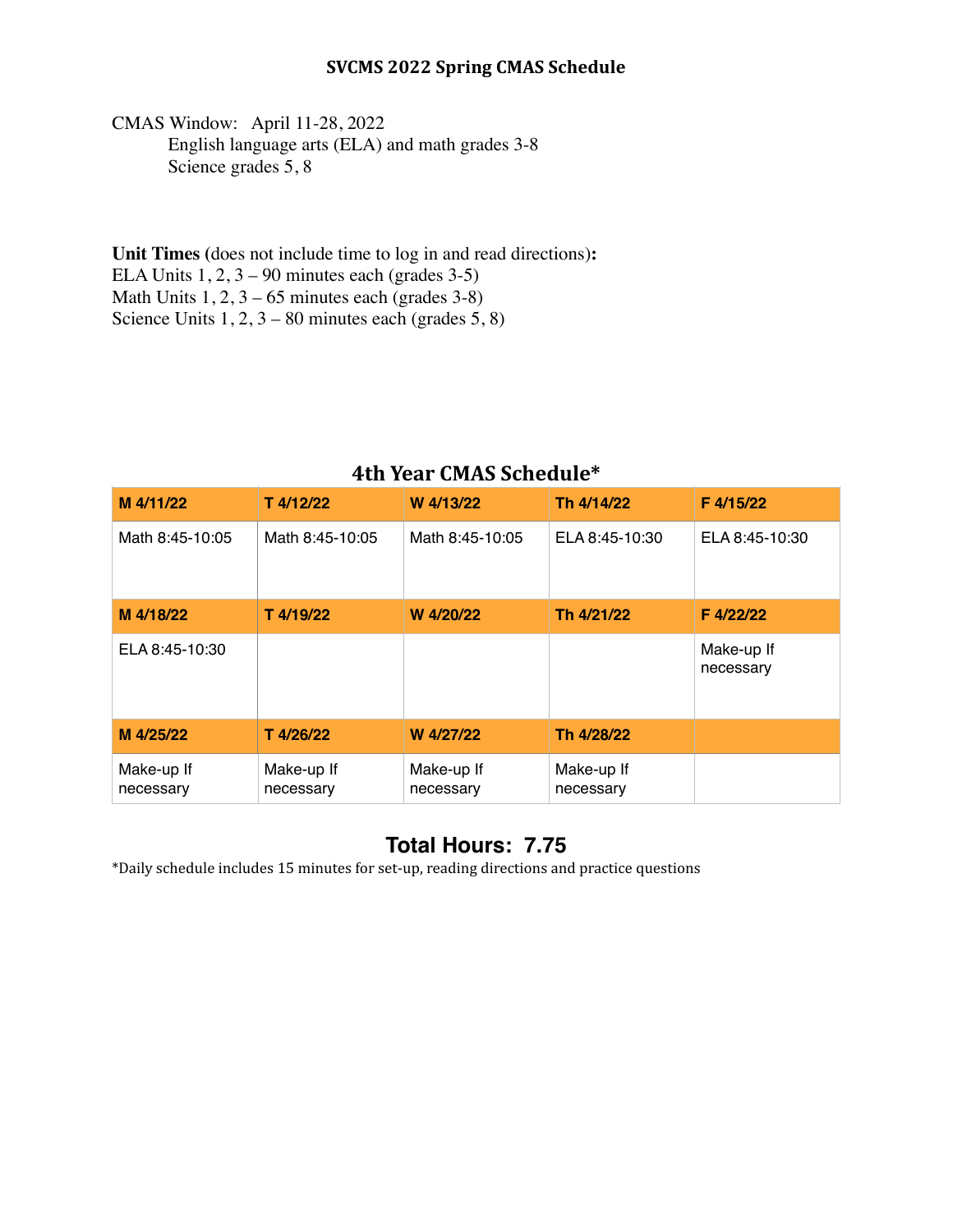CMAS Window: April 11-28, 2022 English language arts (ELA) and math grades 3-8 Science grades 5, 8

**Unit Times (**does not include time to log in and read directions)**:** ELA Units 1, 2, 3 – 90 minutes each (grades 3-5) Math Units  $1, 2, 3 - 65$  minutes each (grades 3-8) Science Units  $1, 2, 3 - 80$  minutes each (grades  $5, 8$ )

# **5th Year CMAS Schedule\***

| M 4/11/22               | T 4/12/22               | W 4/13/22               | Th 4/14/22              | F 4/15/22               |
|-------------------------|-------------------------|-------------------------|-------------------------|-------------------------|
| Math 8:45-10:05         | Math 8:45-10:05         | Math 8:45-10:05         | ELA 8:45-10:30          | ELA 8:45-10:30          |
| M 4/18/22               | T 4/19/22               | W 4/20/22               | Th 4/21/22              | F 4/22/22               |
| ELA 8:45-10:30          | Science<br>8:45-10:20   | Science<br>8:45-10:20   | Science<br>8:45-10:20   | Make-up If<br>necessary |
| M 4/25/22               | T4/26/22                | W 4/27/22               | Th 4/28/22              |                         |
| Make-up If<br>necessary | Make-up If<br>necessary | Make-up If<br>necessary | Make-up If<br>necessary |                         |

# **Total Hours: 11.75**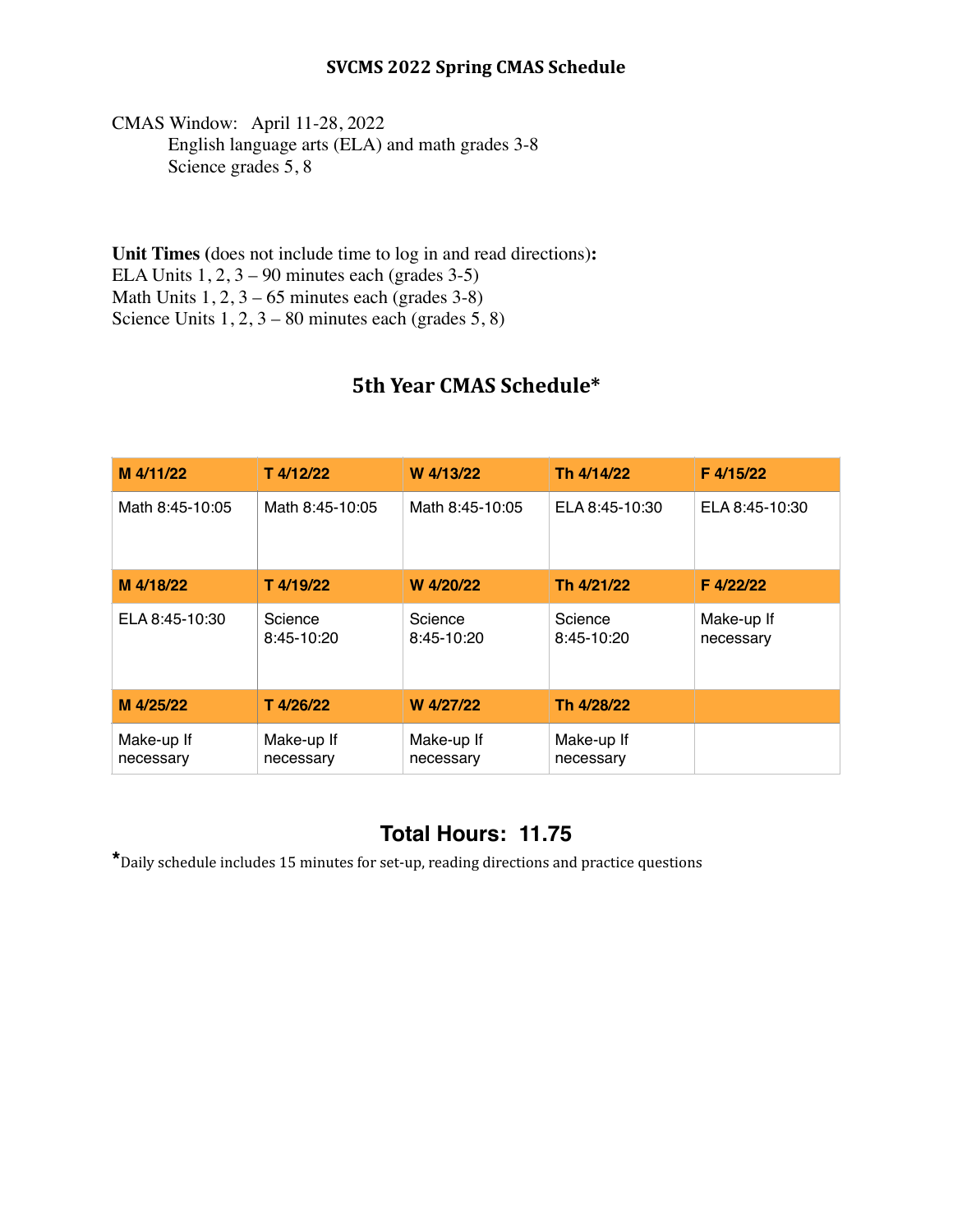CMAS Window: April 11-28, 2022 English language arts (ELA) and math grades 3-8 Science grades 5, 8

**Unit Times (**does not include time to log in and read directions)**:** ELA Units 1, 2, 3– 110 minutes each (grades 6-8) Math Units  $1, 2, 3 - 65$  minutes each (grades 3-8) Science Units  $1, 2, 3 - 80$  minutes each (grades  $5, 8$ )

## **6th Year CMAS Schedule\***

| M 4/11/22               | T 4/12/22               | W 4/13/22               | Th 4/14/22              | F 4/15/22               |
|-------------------------|-------------------------|-------------------------|-------------------------|-------------------------|
| Math 8:45-10:05         | Math 8:45-10:05         | Math 8:45-10:05         | ELA 8:45-10:50          | ELA 8:45-10:50          |
| M 4/18/22               | T 4/19/22               | W 4/20/22               | Th 4/21/22              | F 4/22/22               |
| ELA 8:45-10:50          |                         |                         |                         | Make-up If<br>necessary |
| M 4/25/22               | T 4/26/22               | W 4/27/22               | Th 4/28/22              |                         |
| Make-up If<br>necessary | Make-up If<br>necessary | Make-up If<br>necessary | Make-up If<br>necessary |                         |

**Total Hours: 8.75**<br>\*Daily schedule includes 15 minutes for set-up, reading directions and practice questions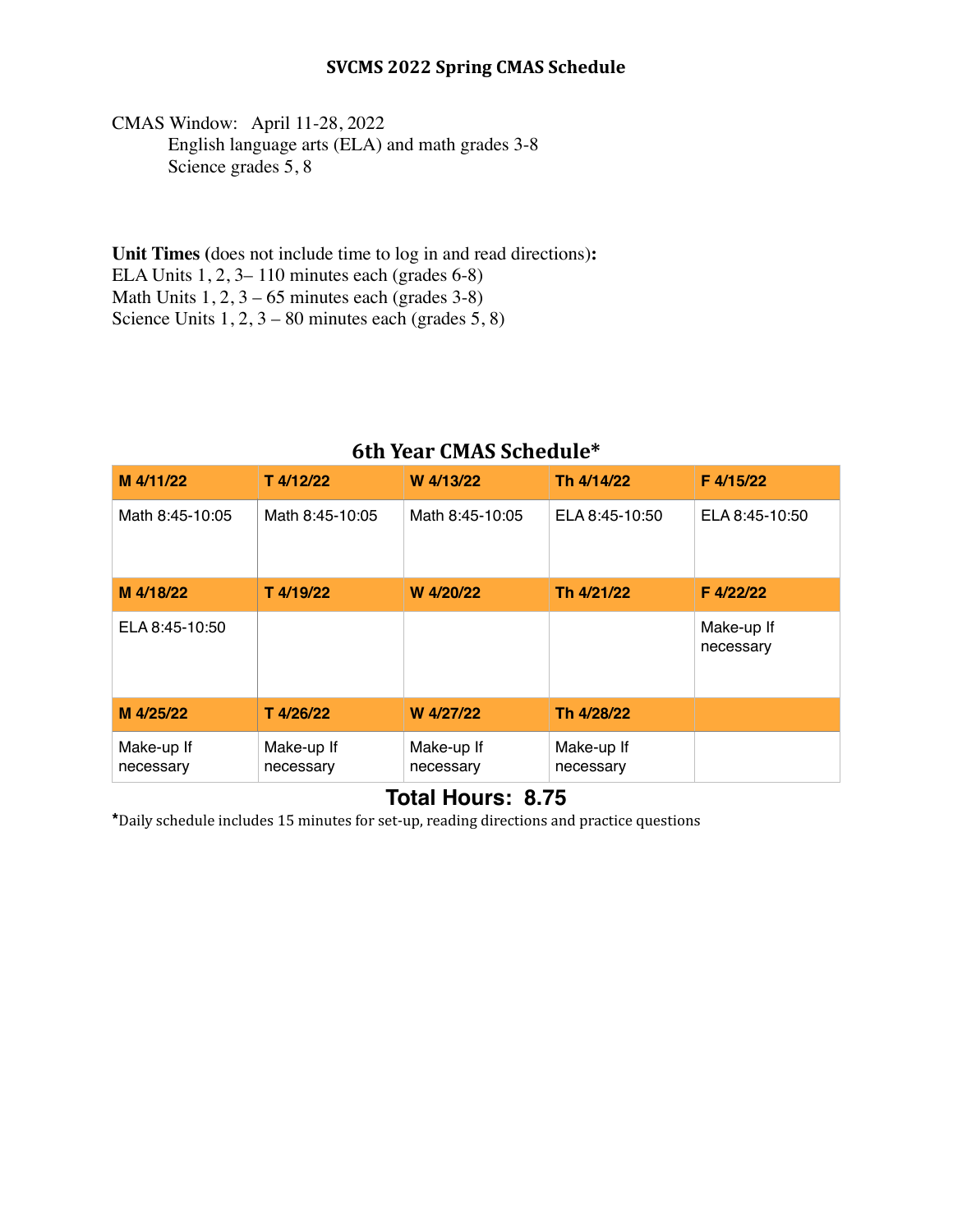CMAS Window: April 11-28, 2022 English language arts (ELA) and math grades 3-8 Science grades 5, 8

**Unit Times (**does not include time to log in and read directions)**:** ELA Units 1, 2, 3– 110 minutes each (grades 6-8) Math Units  $1, 2, 3 - 65$  minutes each (grades 3-8) Science Units  $1, 2, 3 - 80$  minutes each (grades  $5, 8$ )

## **7th Year CMAS Schedule\***

| M 4/11/22               | T 4/12/22               | W 4/13/22               | Th 4/14/22              | F 4/15/22               |
|-------------------------|-------------------------|-------------------------|-------------------------|-------------------------|
| Math 8:45-10:05         | Math 8:45-10:05         | Math 8:45-10:05         | ELA 8:45-10:50          | ELA 8:45-10:50          |
| M 4/18/22               | T 4/19/22               | W 4/20/22               | Th 4/21/22              | F 4/22/22               |
| ELA 8:45-10:50          |                         |                         |                         | Make-up If<br>necessary |
| M 4/25/22               | T 4/26/22               | W 4/27/22               | Th 4/28/22              |                         |
| Make-up If<br>necessary | Make-up If<br>necessary | Make-up If<br>necessary | Make-up If<br>necessary |                         |

## **Total Hours: 8.75**